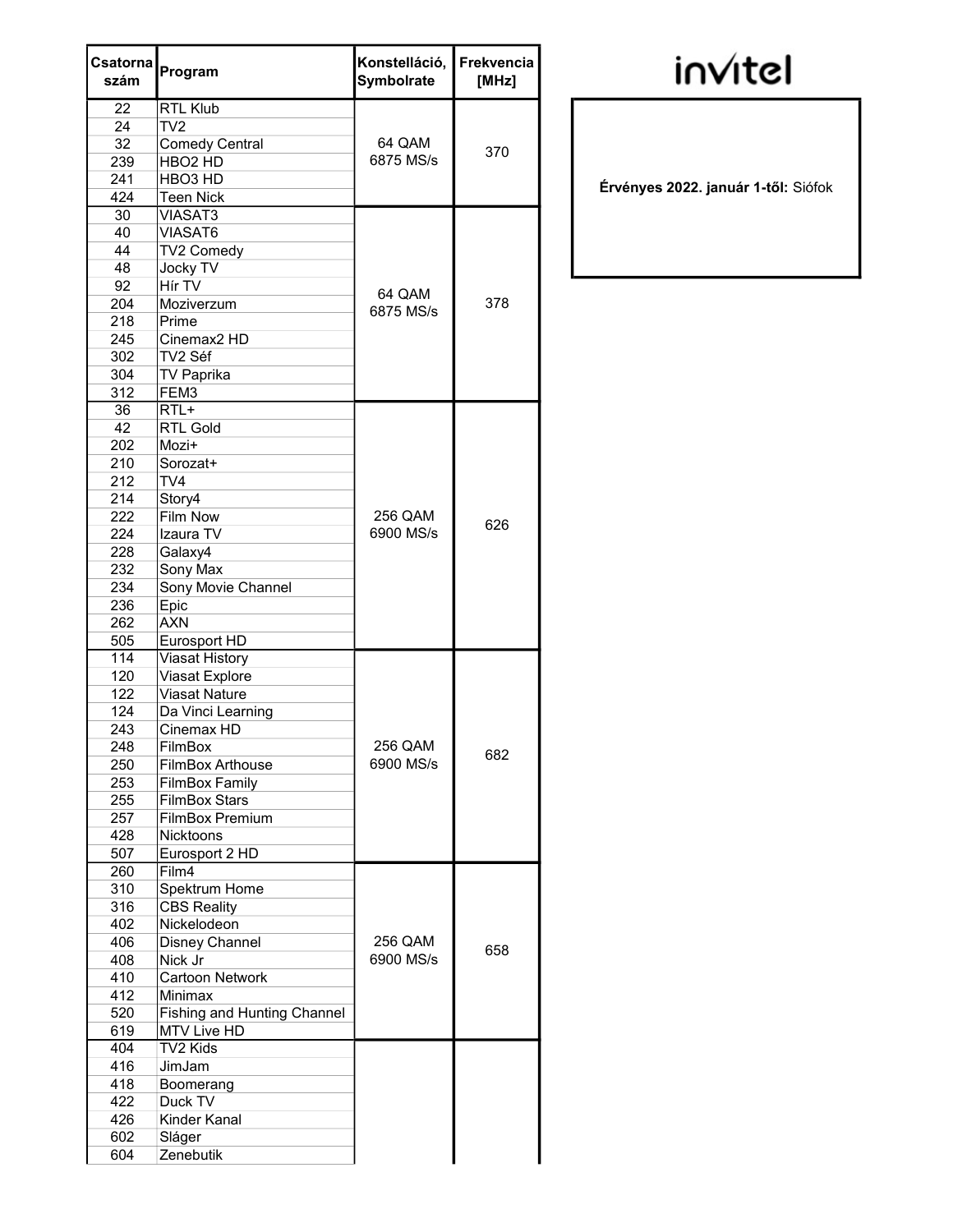| 606            | Muzsika TV                    |                      |     |
|----------------|-------------------------------|----------------------|-----|
| 608            | <b>MTV Hungary</b>            | 256 QAM              | 674 |
| 610            | <b>MTV Hits</b>               | 6900 MS/s            |     |
| 612            | <b>H!T Music Channel</b>      |                      |     |
| 614            | VH <sub>1</sub>               |                      |     |
| 616            | <b>MTV Dance</b>              |                      |     |
| 618            | <b>Nick Music</b>             |                      |     |
| 621            | <b>MTV Rocks</b>              |                      |     |
| 623            | Music channel                 |                      |     |
| 627            | <b>VH1 Classic</b>            |                      |     |
| 230            | <b>Comedy Central Family</b>  |                      |     |
| 314            | <b>HGTV</b>                   |                      |     |
|                | Deutche Welle                 |                      |     |
| 704            | ProSieben                     |                      |     |
| 706            |                               |                      |     |
| 708            | Sat 1                         |                      |     |
| 712            | Al Jazeera                    |                      |     |
| 714            | <b>CNN</b>                    |                      |     |
| 716            | Sky news                      | 256 QAM              |     |
| 720            | <b>RTR Planeta</b>            | 6900 MS/s            | 346 |
| 728            | <b>TV5MONDE</b>               |                      |     |
| 730            | Rai uno                       |                      |     |
| 732            | <b>TVE</b>                    |                      |     |
| 734            | <b>NTDTV</b>                  |                      |     |
| 940            | PAX TV                        |                      |     |
| 941            | Bonum TV                      |                      |     |
| 942            | Hatoscsatorna                 |                      |     |
| 943            | D1 TV                         |                      |     |
| 102            | Discovery Channel             |                      |     |
| 125            | DIGI Life HD                  |                      |     |
| 306            | <b>TLC</b>                    |                      |     |
| 702            | ARTE                          |                      |     |
| 710            | News 24                       | 256 QAM              |     |
| 722            | Pervij Kanal                  | 6900 MS/s            | 354 |
| 724            | <b>TVP Polonia</b>            |                      |     |
| 726            | Romania TV                    |                      |     |
| 804            | Hustler                       |                      |     |
| 810            | Private TV                    |                      |     |
| 944            | Somogy TV                     |                      |     |
| $\mathbf{1}$   | M <sub>1</sub> HD             |                      |     |
| 3              | M2/Petőfi TV HD               |                      |     |
|                |                               |                      |     |
| 5              | Duna HD                       |                      |     |
| $\overline{7}$ | M4 Sport HD                   |                      |     |
| 11             | M <sub>5</sub> H <sub>D</sub> | 256 QAM              |     |
| 901            | MR1 - Kossuth                 | 6900 MS/s            | 362 |
| 902            | MR2 - Petőfi                  |                      |     |
| 903            | MR3 - Bartók                  |                      |     |
| 904            | Dankó rádió                   |                      |     |
| 905            | Rádió 1                       |                      |     |
| 906            | Sláger FM                     |                      |     |
| 9              | Duna World/M4 Sport+ HD       |                      |     |
| 21             | RTL Klub HD                   |                      |     |
| 23             | TV <sub>2</sub> HD            |                      |     |
| 25             | SuperTV2 HD                   |                      |     |
| 27             | RTL II HD                     | 256 QAM              |     |
| 49             | Dikh TV                       | 6900 MS/s            | 666 |
| 907            | Jazzy rádió                   |                      |     |
| 908            | Klasszik Rádió                |                      |     |
| 909            | Mária Rádió                   |                      |     |
| 911            | Klub rádió                    |                      |     |
| 93             | ATV HD                        |                      |     |
|                |                               |                      |     |
| 109            | <b>Travel Channel HD</b>      |                      |     |
| 205<br>207     | Cool HD                       | 256 QAM<br>6900 MS/s | 450 |
|                | Film+ HD                      |                      |     |